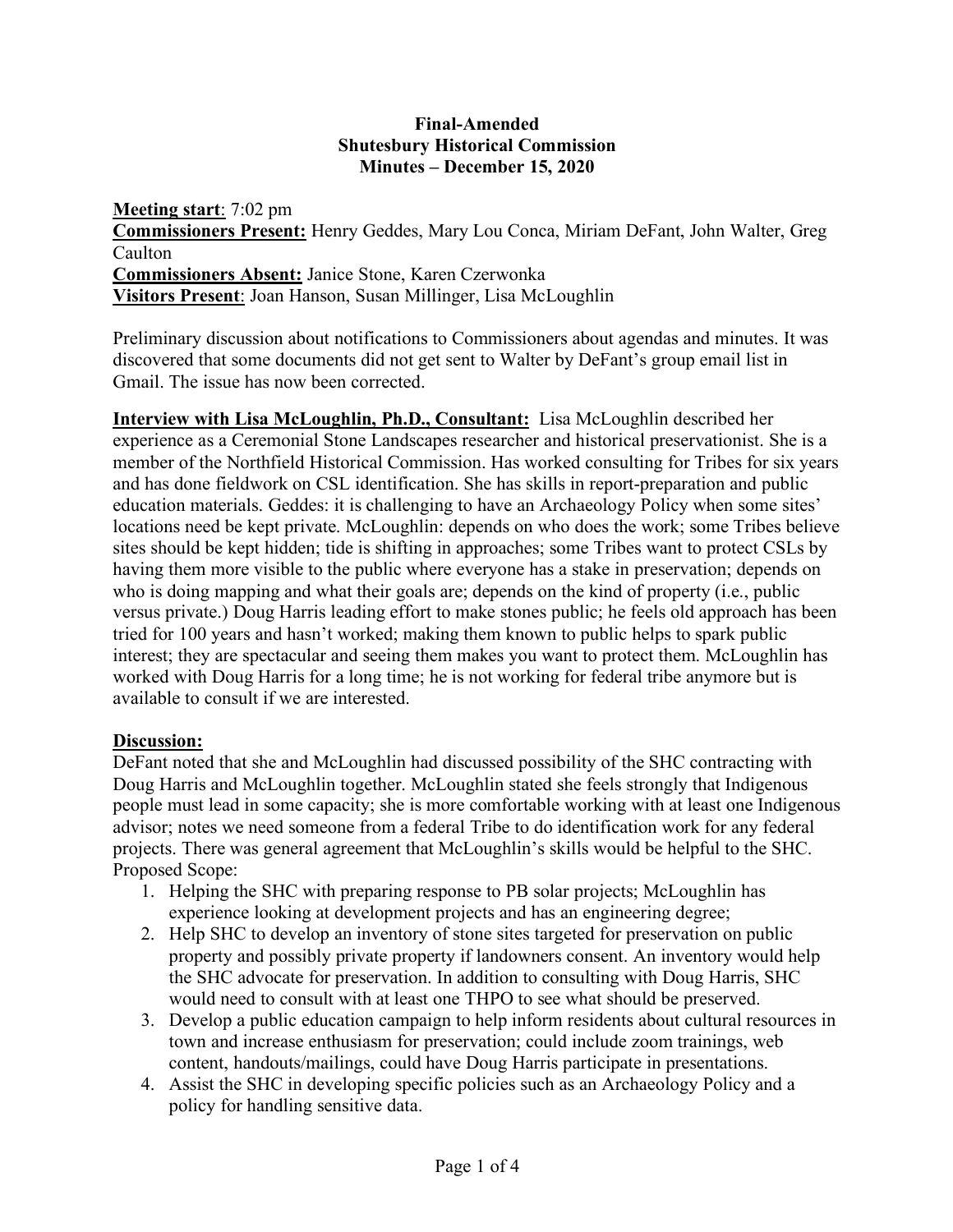Conca asked McLoughlin to offer an opinion about how to interpret MGL 114 section 7<sup>1</sup>, the statute which deals with preservation of Native American burial sites. Conca wonders if this statute applies to both private and public land. Regarding the MGL statute, McLoughlin notes she is not a lawyer; the statute is of interest to many because unmarked graves are everywhere. Conca expressed concern that this statute did not have an effect on the Pratt Corner Road solar project. Walter asked which Native Tribe considers Shutesbury to be in their ancestral territory. Is it the Nipmuc? McLoughlin notes that the Nipmuc are still here and do claim Shutesbury as part of their territory. She notes that she has worked with the Nipmuc Nation on a project in Petersham. DeFant informed the SHC she has been in communication with the THPO and Chief of the Hassanamisco band of the Nipmuc Nation. They will be discussing at the January meeting of their Elder Council whether they wish to be involved. The SHC had a general discussion about the relationship of archaeology to CSLs and Native self-determination. DeFant clarified that some towns have Archaeology Policies to regulate archaeology, not to necessarily promote or endorse it. McLoughlin briefly explained to the SHC how technology can be used to document suspected CSLs. She is able to train volunteers in these methods. McLoughlin expressed an interest in helping the SHC but made it clear she only wants to work with organizations that have a sincere interest in CSL preservation and are not using it for a different agenda. She notes that she has done some walking in Shutesbury and is aware of incredible stones here.

(McLoughlin is excused at 8:07 pm)

General discussion about what the goals of a consultant are and what kind of consultant is needed. There was general agreement that the SHC needs to develop relationships with Tribal authorities in order to evaluate any data about CSLs in town. The SHC needs a project consultant to assist with paperwork, data management, and policies as well. Discussion included questions about how the SHC can work with THPOs and other Native consultants. SHC had general discussion about the proposed cost of a consultant. Conca expressed reservations about spending the proposed amount, especially on a non-Native consultant.

**DeFant:** Move that SHC hire McLoughlin and authorize Geddes and DeFant to negotiate a consulting agreement, with the understanding that the funds would be drawn from the SHC donation account. The final terms of the agreement to be approved by the SHC. **Walter:** seconds the Motion**; Roll Call: Geddes:** aye**; DeFant:** aye**; Caulton:** aye**, Walter:** aye**, Conca:** abstains

DeFant will reach out to McLoughlin and discuss how Doug Harris might wish to be involved.

DeFant: Move that the SHC approve the consulting scope for McLoughlin that includes 100 hours at an hourly rate \$40/hour, to be paid from the SHC donation account. Second: Walter; Roll Call: Geddes: aye; DeFant: aye; Caulton: aye; Walter: aye; Conca: abstains

**Update on CPC Applications:** Geddes notes that both projects were found to be ineligible per CPA criteria. Historical projects need to deal with very tangible items. The CPA criteria are relatively narrow and don't fit well with the SHC's efforts. General discussion regarding how to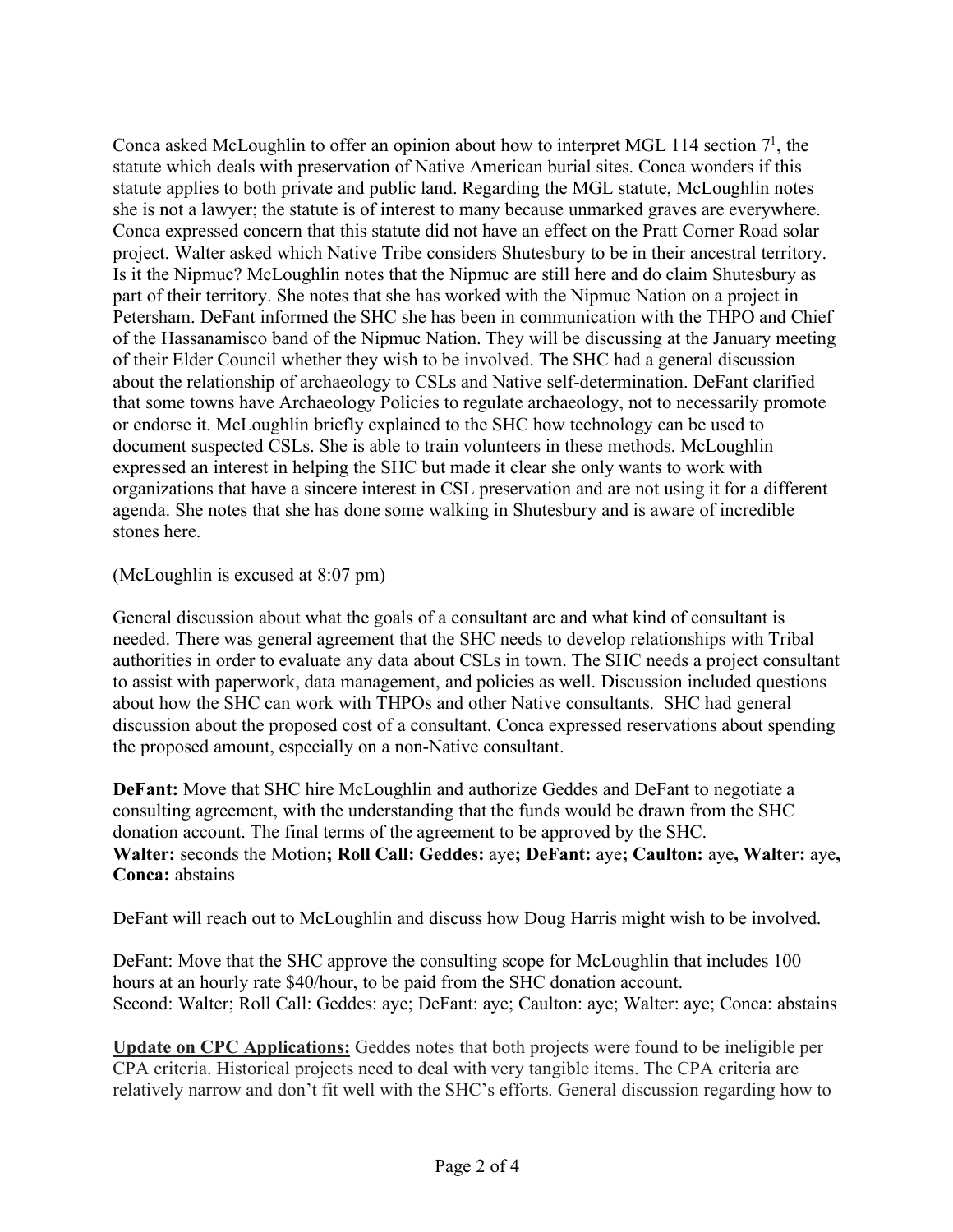apply the existing criteria for future projects. Walter thinks Shutesbury might withdraw from the CPA because there are so few things we can spend money on. DeFant noted that the Old Town Hall (OTH) is in sad shape and need of renovation. Perhaps a project related to OTH could be approved next year. Caulton offered to design historic district signs in hope that funds can be acquired and proposed to continue working with Conca on project. Walter raised question of stone walls and the horse paddock behind the Fire Department; would they qualify for restoration? Could SHC make the town more attractive by restoring stone walls along roads? DeFant pointed out that many stone walls in Shutesbury are actually pre-Colonial stone rows that are part of CSLs; notes that may be culturally inappropriate for town to attempt to alter CSLs as they are considered living things. Caulton: Our CSL consultation project would help identify what is Native and what is colonial; likes the idea of a project related to stone walls in town.

**Update on Planning Board:** DeFant confirmed that SHC has 35-day window to respond. Further commentary can be submitted during the Public Hearing process. An application may come through in the next month. Walter wonders if the SHC will be able to conduct site visits. DeFant says SHC can ask to accompany Planning Board, but she is unable to participate in any site visits because Cowls issued a no-trespass order on her in 2016. DeFant suggests a working group be formed to start a report.

DeFant: Move that the SHC establish a working group to work on the draft report to the Planning Board with herself, Geddes, and Stone. ; Second: Walter; Geddes: aye; DeFant: aye; Caulton: aye; Walter: aye; Conca: aye

## **Approval of minutes:**

Conca asked to have November 17 minutes altered to show she was excused from the meeting. Revisions accepted. ;Caulton moves to approve November 17 minutes.; Second: Geddes; Geddes: aye; DeFant: aye; Caulton: aye; Walter: aye; Conca: aye

Conca raised questions about comments attributed to her in the December 1 minutes. She expressed concerns about how her comments were represented and asked to have some content removed from the minutes. DeFant agreed to elimination of redundant language but does not feel comfortable editing out individual comments. DeFant explained that she is listening to the recordings of meetings to prepare the minutes and attempts to paraphrase. State OML requires that minutes should be detailed enough that someone should be able to understand what was discussed in the event they were not present at the meeting. General discussion about how much detail to include in minutes. Walter would like to see the Commission stick to the agenda when discussing topics.

Conca was excused from the meeting at 9:07 p.m.

Geddes moves to approve December 1 minutes. ; Second: Caulton; Geddes: aye; DeFant: aye; Caulton: aye; Walter: aye

Walter raised proposal to preserve historic trees per recommendation of Tree Warden, Don Wakoluk. DeFant suggested this may be interest to the Conservation Commission. She will raise it with the ConCom. Geddes notes that the SHC can support the effort.